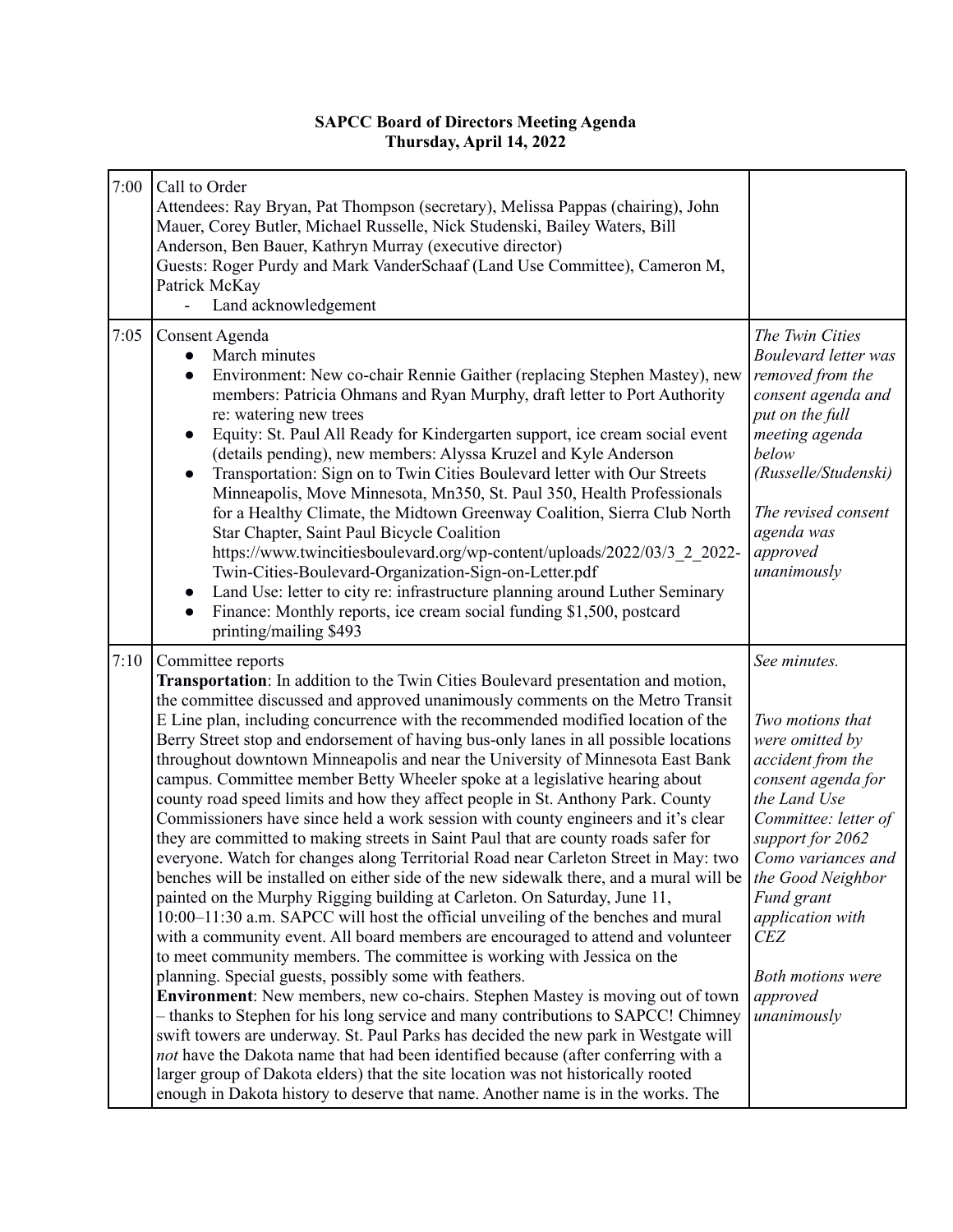|      | committee saw the primary piece of playground equipment. Parks hopes the first<br>phase of construction will be done by early fall. Committee members are working on<br>a grant proposal (\$5K) to the Good Neighbor Fund for planting restoration at<br>Raymond and Robbins (northwest corner).<br>Equity: Presentation from SPARK on early childhood education about joining the<br>coalition. Approved equity goals, discussed events and calendar, community meals<br>and conversations. Ice cream social – discussed whether to hold as a separate event or<br>combined with Movies in the Park or National Night Out?<br>Land Use: Letter of support for 2062 Como variance was approved on setback to 19'<br>from Gibbs and third unit with inclusion of a fence on south side of lot if it could be<br>done without a significant burden to the developer. Charles Ave. task group (which is<br>half SAPCC / half the Creative Enterprise Zone) requested that SAPCC partner with<br>CEZ on a Good Neighbor Fund application for funding Charles Ave summer<br>place-making project on Charlest at Raymond. Luther Seminary update (see<br>minutes). PED is going to be asking for District Council input on housing zoning<br>code proposed changes. Rent control ordinance effects; Studenski is formulating a<br>working group to gather input from St. Anthony Park residents. |                                                                                                                            |
|------|--------------------------------------------------------------------------------------------------------------------------------------------------------------------------------------------------------------------------------------------------------------------------------------------------------------------------------------------------------------------------------------------------------------------------------------------------------------------------------------------------------------------------------------------------------------------------------------------------------------------------------------------------------------------------------------------------------------------------------------------------------------------------------------------------------------------------------------------------------------------------------------------------------------------------------------------------------------------------------------------------------------------------------------------------------------------------------------------------------------------------------------------------------------------------------------------------------------------------------------------------------------------------------------------------------------------------------------------------------------------------------------------|----------------------------------------------------------------------------------------------------------------------------|
| 7:30 | New park in Westgate: Michael reminded everyone where the park is located (south<br>of Franklin at Emerald) and asked for any questions. There weren't any after the<br>earlier committee update.                                                                                                                                                                                                                                                                                                                                                                                                                                                                                                                                                                                                                                                                                                                                                                                                                                                                                                                                                                                                                                                                                                                                                                                          | Michael                                                                                                                    |
| 7:45 | Financial review<br>Fundraising options: canvassing, silent auction (themed baskets, maybe by<br>committee topic – up to a dozen, can be auctioned for free through a<br>website). Business appeal.<br>Grants/loan updates: SAP Community Foundation is encouraging us to apply.<br>$\bullet$<br>The ice cream social is one idea.<br>Taxes/annual renewal: IRS form 990 is in progress, cost for the accountant<br>will have to be approved by Executive Committee.<br>Financial overview: things are in decent shape. Operating expenses were low<br>$\bullet$<br>because we have budgeted for an office and not found one yet.                                                                                                                                                                                                                                                                                                                                                                                                                                                                                                                                                                                                                                                                                                                                                          | Kathryn/John                                                                                                               |
| 8:20 | Endorsement of the Twin Cities Boulevard letter (removed from the consent agenda)<br>Transportation Committee (see minutes) had a full presentation from Our Streets<br>Minneapolis and discussion. Land Use Committee would like to have a presentation<br>and discussion because this is an issue that crosses topic boundaries. It was pointed<br>out that it also touches on equity and environment as well.<br>This is the letter:<br>https://www.twincitiesboulevard.org/wp-content/uploads/2022/03/3 2 2022-Twin-Ci<br>ties-Boulevard-Organization-Sign-on-Letter.pdf<br>As a result of the motion being tabled, this topic will be on an agenda for the Land<br>Use Committee before the next SAPCC board meeting.                                                                                                                                                                                                                                                                                                                                                                                                                                                                                                                                                                                                                                                                 | Pat<br>Motion to table the<br>Transportation<br>Committee motion<br>(Studenski/Russelle)<br>Approved with 2<br>abstensions |
| 8:40 | Staff updates<br>Call for volunteers for city-wide clean up Saturday, April 23, 9:00-11:30<br>$\bullet$<br>a.m. Pick up bags and gloves at Raymond and Territorial<br>Saturday, June 11 event/call for volunteers. 10:00-11:30 a.m. at Territorial<br>May 21 Chroma Zone kickoff by Urban Growler                                                                                                                                                                                                                                                                                                                                                                                                                                                                                                                                                                                                                                                                                                                                                                                                                                                                                                                                                                                                                                                                                          | Kathryn                                                                                                                    |
| 8:50 | Other business                                                                                                                                                                                                                                                                                                                                                                                                                                                                                                                                                                                                                                                                                                                                                                                                                                                                                                                                                                                                                                                                                                                                                                                                                                                                                                                                                                             |                                                                                                                            |